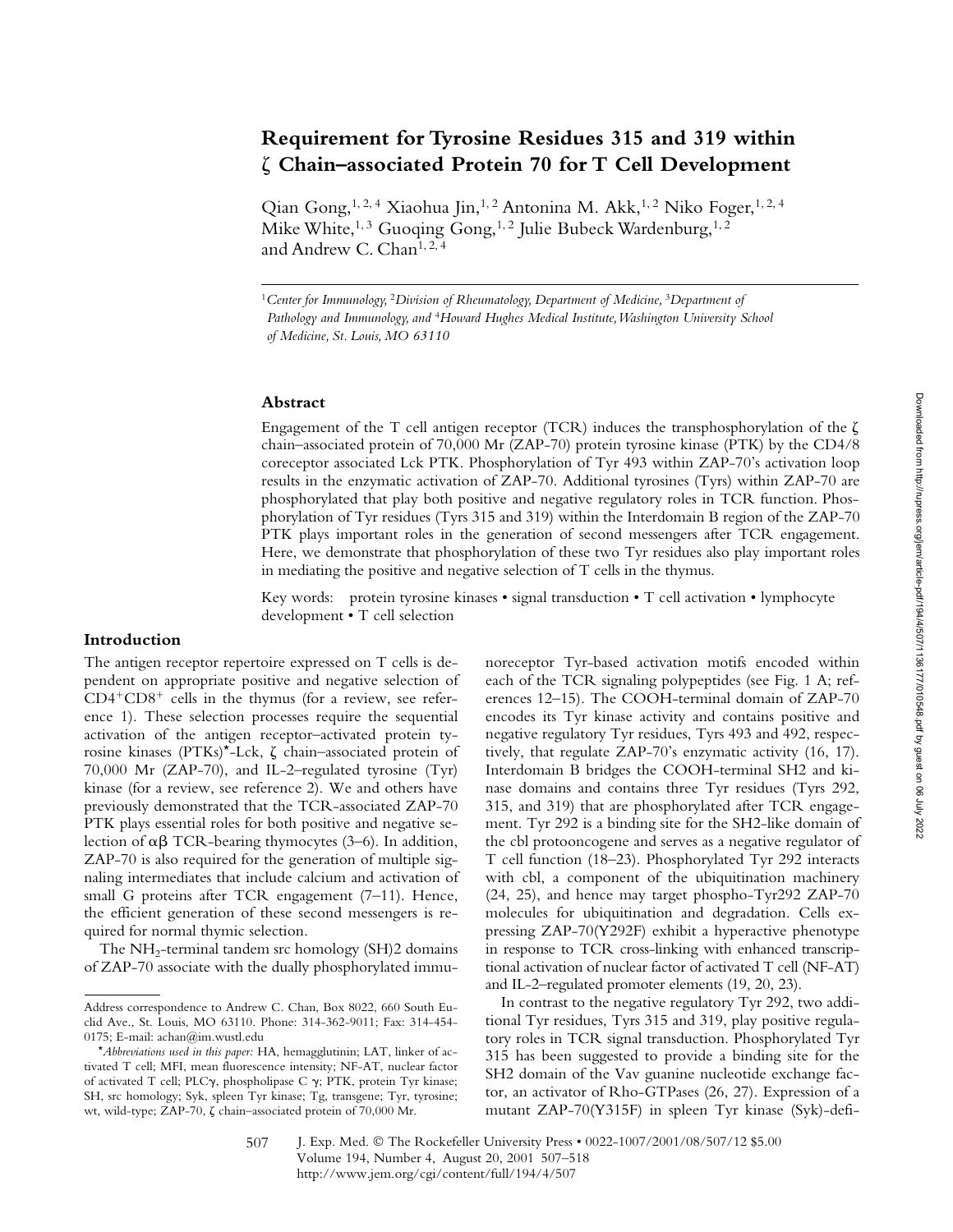cient DT40 cells results in attenuated B cell antigen receptor–induced NF-AT–regulated responses (27). However, expression of ZAP-70(Y315F) in a ZAP-70–deficient Jurkat T cell line (P116) has no significant effects on TCRactivated NF-AT promoter responses (28). Conversely, expression of ZAP-70(Y319F) in P116 cells results in significant attenuation of TCR-induced calcium responses, Ras activation and NF-AT transcriptional activation (28– 30). In addition, expression of a mutant ZAP-70 in which the majority of Interdomain B has been deleted, including Tyrs 292, 315, and 319, results in enhanced B cell antigen receptor–induced NF-AT responses using the Syk-deficient DT40 cell system, as compared with wild-type (wt) ZAP-70 (31). Hence, the requirement for these putative positive regulatory Tyr residues in T cell function is unclear. Since ZAP-70 is required for both the positive and negative selection processes during T cell development and as generation of second messengers are similarly important for T cell development, we addressed the roles of these two Tyr residues in TCR function during T cell development.

# **Materials and Methods**

*Generation of Transgenic Mice.* The human ZAP-70 and mutant ZAP-70 cDNAs were appended with a hemagglutinin (HA) epitope at its  $NH<sub>2</sub>$  terminus to facilitate protein analysis. The HA-hZAP-70 cDNA was expressed under the *lck* proximal promoter using the p1017 vector (32). Injection of hZAP-70 transgenes (Tg) into C57BL/6 oocytes and implantation into pseudopregnant recipient mice were performed as described previously (33). Founder mice were screened for Tg expression using a probe encoding the 3'-human growth hormone gene (33). Tg<sup>+</sup> mice were crossed with  $zap-70^{-/-}$  mice to generate Tg<sup>+</sup>zap-70<sup>+/-</sup> mice, which in turn were backcrossed with *zap*- $70^{-/-}$  mice to generate Tg<sup>+</sup>zap-70<sup>-/-</sup> and Tg<sup>-</sup>zap-70<sup>+/-</sup> mice. All mice examined were hemizygous for the ZAP-70 Tg. Genotyping for *zap-70* was performed using PCR primers as described previously (3). The  $\frac{zap-70^{-/-}}{T}$  mice have been maintained on a C57BL/6 background for  $>$ 20 generations and the Tg<sup>+</sup> mice were maintained on a C57BL/6 background.

H-Y TCR<sup>+</sup>/H-Y TCR<sup>+</sup>  $zap-70^{-/-}$  mice were generated by crossing H-Y TCR<sup>+</sup>/H-Y TCR<sup>+</sup> mice with  $zap-70^{-/-}$  mice and intercrossing H-Y TCR<sup>+</sup>  $zap-70^{+/}$  mice to generate H-Y TCR<sup>+</sup>/H-Y TCR<sup>+</sup>  $zap-70^{-/-}$  mice (3, 34). These mice were then bred with Tg<sup>+</sup>zap-70<sup>+/-</sup> mice to generate H-Y TCR<sup>+</sup> Tg<sup>+</sup>zap-70<sup>-/-</sup> and H-Y TCR<sup>+</sup>Tg<sup>-</sup>zap-70<sup>+/-</sup> for analysis. All mice were analyzed within an age range of 4–6 wk.

*Antibodies, Cell Analysis, and Protein Analysis.* Antibodies used for protein analysis in this study include: 12CA5, an anti-HA epitope mAb (Babco), anti-phospholipase C  $\gamma$  (PLC $\gamma$ )1 raised against a fusion protein encoding both SH2 and the SH3 domains, anti-linker of activated T cell (LAT) antisera (Upstate Biotechnology), 4G10, an antiphophotyrosine mAb (Upstate Biotechnology), anti-pErk and Erk antisera (New England Biolabs, Inc. and Santa Cruz Biotechnology, Inc., respectively), anti– ZAP-70 antiserum (19), and an anti-Syk mAb (Upstate Biotechnology). Antibodies used for FACS® analysis were purchased from BD PharMingen. The anti-HY mAb was a gift of Dr. H.S. Teh (University of British Columbia, Vancouver, Canada).

For protein analysis, cells were lysed at  $2 \times 10^8$  cells per milliliter in 10 mM Tris, pH 8.0, 150 mM NaCl, 1% NP-40 and pro-

tease and phosphatase inhibitors as described previously (lysis buffer) (19). Lysates were clarified by centrifugation at 14,000 *g* for 10 min at  $4^{\circ}$ C. Cell lysates were incubated with the appropriate antiserum for 2 h at  $4^{\circ}$ C, immunoprecipitated with protein A-Sepharose (Pierce Chemical Co.) for 1 h at  $4^{\circ}$ C, washed three times with lysis buffer, and proteins resolved by SDS-PAGE. Western blot analysis was performed using enhanced chemiluminescence (Amersham Pharmacia Biotech) according to the manufacturer's recommendations. Quantitation of band intensity was performed using UN-SCAN-IT software.

Analysis of cell surface markers was performed using FACS-Calibur™ (Becton Dickinson) and analyzed using CELLQuest™ software (Becton Dickinson).

*T Cell Activation.* For analysis of free cytoplasmic calcium ([Ca<sup>2+</sup>]<sub>i</sub>) mobilization after TCR cross-linking, cells were incubated with the calcium-sensitive dye, Fura-2 (Molecular Probes), and analyzed by spectrofluorimetry using a FT2000 fluorimeter. In brief, cells were incubated at  $37^{\circ}$ C with a biotinylated anti-CD3 $\epsilon$  mAb (2C11, 10  $\mu$ g/ml) and cross-linked with 2.5  $\mu$ g/ml avidin. Loading of cells was monitored by the ability of cells to increase  $[Ca^{2+}]_i$  in response to ionomycin. The maxima and minima to determine absolute calcium concentrations were obtained by lysing cells with Triton X-100 and quenching with EDTA, respectively.

For biochemical studies, thymocytes were suspended in complete media ( $2 \times 10^8$  cells per milliliter) and rested for 15 min at  $37^{\circ}$ C. Anti-CD3 $\epsilon$  mAb (2C11, 10  $\mu$ g/ml) was added to cells and incubated for the appropriate stimulation time before cell lysis as described above.

# **Results**

*Generation of ZAP-70(Y315F) and ZAP-70(Y319F) Tg Mouse Lines.* Tg encoding either ZAP-70(Y315F) or ZAP-70(Y319F) were expressed in the thymus under the control of the *lck* proximal promoter (Fig. 1 A; reference 32). Four independent transgenic lines were established for each mutant molecule. Based on the levels of protein expression, two lines for each mutant ZAP-70 molecule were selected for further study. To ensure that expression of ZAP-70 under a heterologous promoter did not alter T cell development, Tg mice expressing wt ZAP-70 were also generated under the control of the *lck* proximal promoter and bred with  $zap-70^{-/-}$  mice for two generations. The Tg<sup>+</sup>zap-70<sup>-/-</sup> mice were then compared with  $zap-70^{+/+}$ and *zap-70<sup>+/-</sup>* mice. All exogenous ZAP-70 molecules were linked to an epitope tag at their  $NH<sub>2</sub>$  termini to facilitate analysis of protein expression levels. Studies in Jurkat T cells have demonstrated that this epitope tag does not interfere with ZAP-70 function (data not shown).

Immunoblot analysis of total thymocytes demonstrated comparable levels of exogenous ZAP-70 were expressed amongst the transgenic lines with the exception of line 974 which expressed the mutant ZAP-70(Y319F) at approximately fourfold higher levels of ZAP-70 as compared with the other Tgs (Fig. 1 B). In the remaining three transgenic lines, the exogenous ZAP-70 molecules were expressed at levels comparable to  $\alpha zap-70^{+/-}$  thymocytes (Fig. 1 C and data not shown). Consistent with the decreased transcriptional activity of the *lck* proximal promoter in peripheral as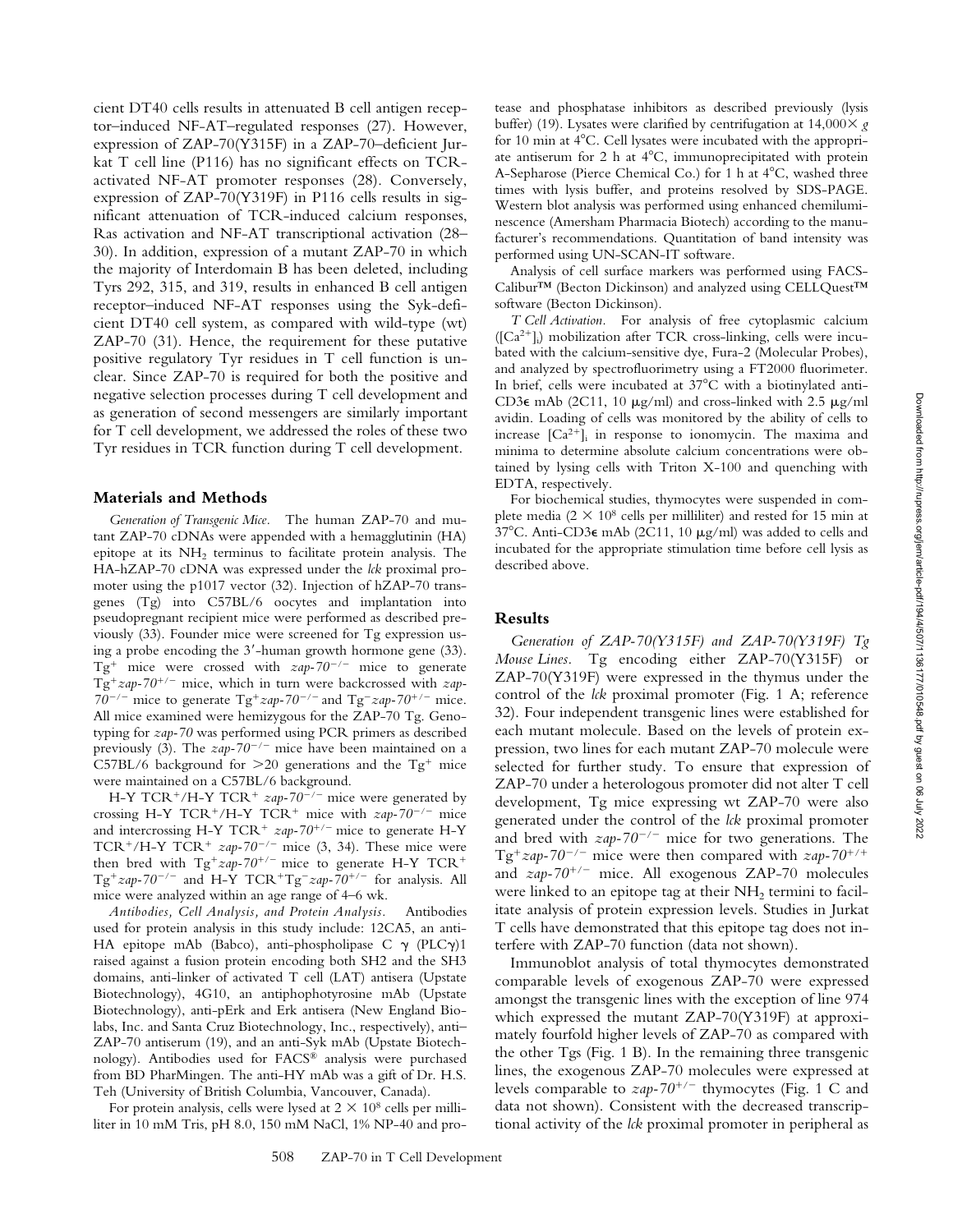

**Figure 1.** Generation and analysis of transgenic mice. (A) Schematic representation of Tgs used. The schematic structure of ZAP-70 is shown at the top. The Tyr residues that are phosphorylated after TCR engagement are depicted. The positive regulatory Tyr residues are listed above the ZAP-70 structure while the negative regulatory Tyr residues are listed below the structure. The three Tgs (wt ZAP-70, ZAP-70[Y315F], and ZAP-70[Y319F]) regulated by the *lck* proximal promoter and stabilized by the human growth hormone polyA tail are depicted below the ZAP-70 schematic structure. Each of the Tgs was appended with a HA epitope tag at their NH2 terminus. (B) Expression of the ZAP-70 Tgs. Cell lysates isolated from 107 thymocytes were analyzed by immunoblotting with an anti-HA mAb (top) or an anti-Cbl antiserum (bottom). Two independent lines were derived for each of the mutant ZAP-70 molecules. (C) Expression of wt ZAP-70 Tg is comparable to  $zap-70^{+/-}$  thymocytes. Cell lysates isolated from two representative wt ZAP-70<sup>+</sup> $zap-70^{+/-}$ (lanes 1 and 2), wt ZAP-70<sup>+</sup> zap- $70^{-/-}$  (lane 3), and *zap-70<sup>+</sup>* (lane 4) thymocytes were analyzed by immunoblotting with an anti–ZAP-70 antiserum.

compared with immature T cells (32), the expression of the Tg ZAP-70 proteins was decreased in the periphery. This prohibited a valid comparison of peripheral T cell function in Tg<sup>+</sup>zap-70<sup>-/-</sup> mice with *zap*-70<sup>+/-</sup> mice (data not shown).

*T* Cell Development of zap-70<sup>-/-</sup> Mice with Enforced Ex*pression of wt ZAP-70 under the Control of the Lck Proximal Promoter Is Comparable to zap-70<sup>+/-</sup> Mice.* To ensure that expression of ZAP-70 under the control of the *lck* proximal promoter did not affect the function of ZAP-70 in T cell development, we first compared the phenotype of Tg(wt ZAP-70)<sup>+</sup>  $zap-70^{-/-}$  mice with  $zap-70^{+/-}$  mice. While *zap-70<sup>-/-</sup>* mice accumulate  $CD4+CD8$ <sup>+</sup> thymocytes (3), expression of either the wt ZAP-70 Tg or endogenous ZAP-70 restored the development of  $CD4^+$  and  $CD8^+$ thymocytes (Fig. 2 A). Total thymocyte number and subsets (CD4<sup>-</sup>CD8<sup>-</sup>, CD4<sup>+</sup>CD8<sup>+</sup>, CD4<sup>+</sup> and CD8<sup>+</sup> stages) were comparable in Tg(wt ZAP-70)<sup>+</sup>  $zap-70^{-/-}$  and  $zap 70^{+/}$  mice (Fig. 2 A and Table I). The percentage of  $CD3^+$  T cells and the mean fluorescence intensity (MFI) for CD3 were comparable between the two groups. Similar profiles of  $CD4^+$  and  $CD8^+$  T cells were also observed in the spleen and lymph node (Fig. 2 B and data not shown).

To permit analysis of mutant ZAP-70 molecules during

T cell development, we generated Tg(wt ZAP-70)<sup>+</sup> zap- $70^{-/-}$  or  $\frac{zap - 70^{+/-}}{ }$  mice expressing an H-Y transgenic TCR specific for H-Y male antigen under the H- $2<sup>b</sup>$  selecting background  $(35)$ . Positive selection of H-Y TCR<sup>+</sup> T cells, as determined by the numbers of H-Y  $TCR+CD4+CD8<sup>+</sup>$  and  $CD8<sup>+</sup>$  T cells in female mice was comparable between Tg(wt ZAP-70)<sup>+</sup>  $\alpha zap$ -70<sup>-/-</sup> and  $\alpha zap$ -70<sup>+/-</sup> mice (Fig. 3 A and Table II). The MFI of CD8 and CD3 was also similar between the two groups (Fig. 3 A and data not shown). Hence, positive selection of T cells was not affected by the enforced expression of wt ZAP-70 as compared with endogenous ZAP-70.

Surprisingly, while  $\alpha zap-70^{-/-}$  mice without a Tg TCR accumulate  $CD4+CD8+T$  cells (3), the expression of the H-Y TCR in  $\text{gap-70}^{-/-}$  thymocytes induced an earlier block at the  $CD4$ <sup>- $CD8$ <sup>-</sup> stage and decreased development</sup> of H-Y TCR<sup>+</sup>CD4<sup>+</sup>CD8<sup>+</sup> thymocytes (Fig. 3 A). This earlier block was not unique to the H-Y TCR since *zap-* $70^{-/-}$  mice expressing the DO11.10 TCR also accumulated a greater percentage of CD4<sup>-</sup>CD8<sup>-</sup> thymocytes (data not shown). As expression of Syk was not altered in the Tg(wt ZAP-70)<sup>+</sup> $zap-70^{-/-}$  mice as compared with  $zap-70^{+/}$  mice (data not shown), these differences likely reflect the earlier enforced expression of the TCR Tg and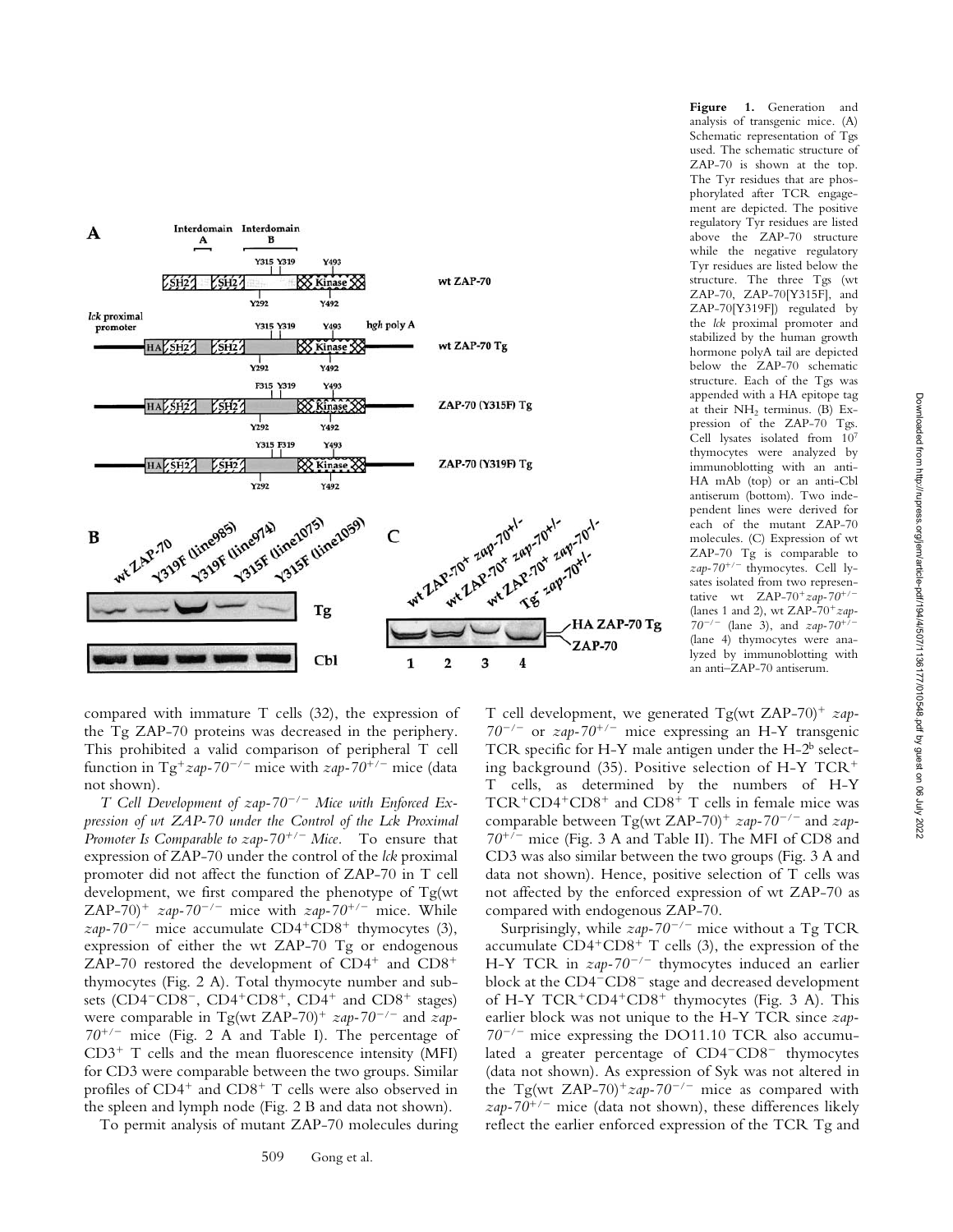

hence, signaling differences in pre- and  $\alpha\beta$  TCRs (see Discussion).

 $10^{0}$  $\frac{1}{10}$ <sup>1</sup>

 $CD3$ 

Thymocytes

Splenocytes

້າ

ॄै

م<br>10

ົ⊇

₽

 $^{10}$  $\frac{1}{10}$ 

CD<sub>8</sub> ខ្ទ

> $10^{0}$  $\frac{1}{10}$

 $CD3$ 

ےّ

ຸ້

ূ≥

È

Ξ  $CD4$ 

**Cell Number** 

CD<sub>8</sub> g

 $10<sup>1</sup>$ 

 $CD4$ 

**Cell Number** 

14

 $\mathbf{A}$ 

B

Finally, we examined the ability of the Tg(wt ZAP-70) to mediate the deletion of H-Y  $TCR^+$  T cells in male mice. Consistent with the requirement for ZAP-70 in negative selection, H-Y TCR<sup>+</sup> zap-70<sup>-/-</sup> male mice

demonstrated increased thymocyte number and accumulated H-Y TCR+CD4+CD8+ thymocytes (Table II and Fig. 3 B). However, no H-Y TCR+CD8+ T cells were observed in the thymus or periphery. Reconstitution of  $zap-70^{-/-}$  mice with the Tg(wt ZAP-70) restored the ability of the H-Y TCR<sup>+</sup> T cells to undergo negative se-

| Table I. Cell Number and Subset Distribution of Thymocytes |  |
|------------------------------------------------------------|--|
|------------------------------------------------------------|--|

|                                                       |                            |                      | Percentage of cells within T cell subset |                |                                                                                                                                                                                                                         |               |
|-------------------------------------------------------|----------------------------|----------------------|------------------------------------------|----------------|-------------------------------------------------------------------------------------------------------------------------------------------------------------------------------------------------------------------------|---------------|
| Genotype                                              | Number of mice<br>analyzed |                      |                                          |                | Cell number $CD4$ <sup>-<math>CD8</math>-<math>CD4</math><sup>+</sup><math>CD8</math><sup>+</sup><math>CD4</math><sup>+</sup><math>CD8</math><sup>-<math>CD4</math></sup><sup>-<math>CD8</math><sup>+</sup></sup></sup> |               |
|                                                       | $\boldsymbol{n}$           | $\times 10^{-6}$     |                                          |                |                                                                                                                                                                                                                         |               |
| $Tg^{-}zap-70^{+/-}$                                  | 35                         | $330 \pm 19^{\circ}$ | $4.3 \pm 0.3$                            | $81.2 \pm 2.2$ | $8.6 \pm 0.4$                                                                                                                                                                                                           | $3.6 \pm 0.2$ |
| wt ZAP-70 <sup>+</sup> $zap$ -70 <sup>-/-</sup>       | 10                         | $311 \pm 56$         | $4.4 \pm 0.5$                            | $80.8 \pm 1.1$ | $10.5 \pm 0.5$                                                                                                                                                                                                          | $4.2 \pm 0.5$ |
| ZAP-70(Y319F) <sup>+</sup> $zap-70^{-/-}$ (line 985)  | 10                         | $263 \pm 16$         | $6.0 \pm 0.5$                            | $87.6 \pm 0.5$ | $3.1 \pm 0.2^b$                                                                                                                                                                                                         | $3.0 \pm 0.2$ |
| ZAP-70(Y319F) <sup>+</sup> $zap-70^{-/-}$ (line 974)  | 8                          | $266 \pm 40$         | $5.2 \pm 0.5$                            | $85.9 \pm 0.8$ | $5.7 \pm 0.8^{\rm b}$                                                                                                                                                                                                   | $3.2 \pm 0.2$ |
| ZAP-70(Y315F) <sup>+</sup> $zap-70^{-/-}$ (line 1059) | 17                         | $265 \pm 34$         | $3.7 \pm 0.7$                            | $83.0 \pm 0.9$ | $8.6 \pm 0.4$                                                                                                                                                                                                           | $4.4 \pm 0.3$ |
| ZAP-70(Y315F) <sup>+</sup> $zap-70^{-/-}$ (line 1075) | 9                          | $348 \pm 45$         | $3.7 \pm 0.3$                            | $86.0 \pm 1.3$ | $7.4 \pm 0.8$                                                                                                                                                                                                           | $3.1 \pm 0.4$ |

 $a \pm$  SEM.

 $bP < 0.001$ .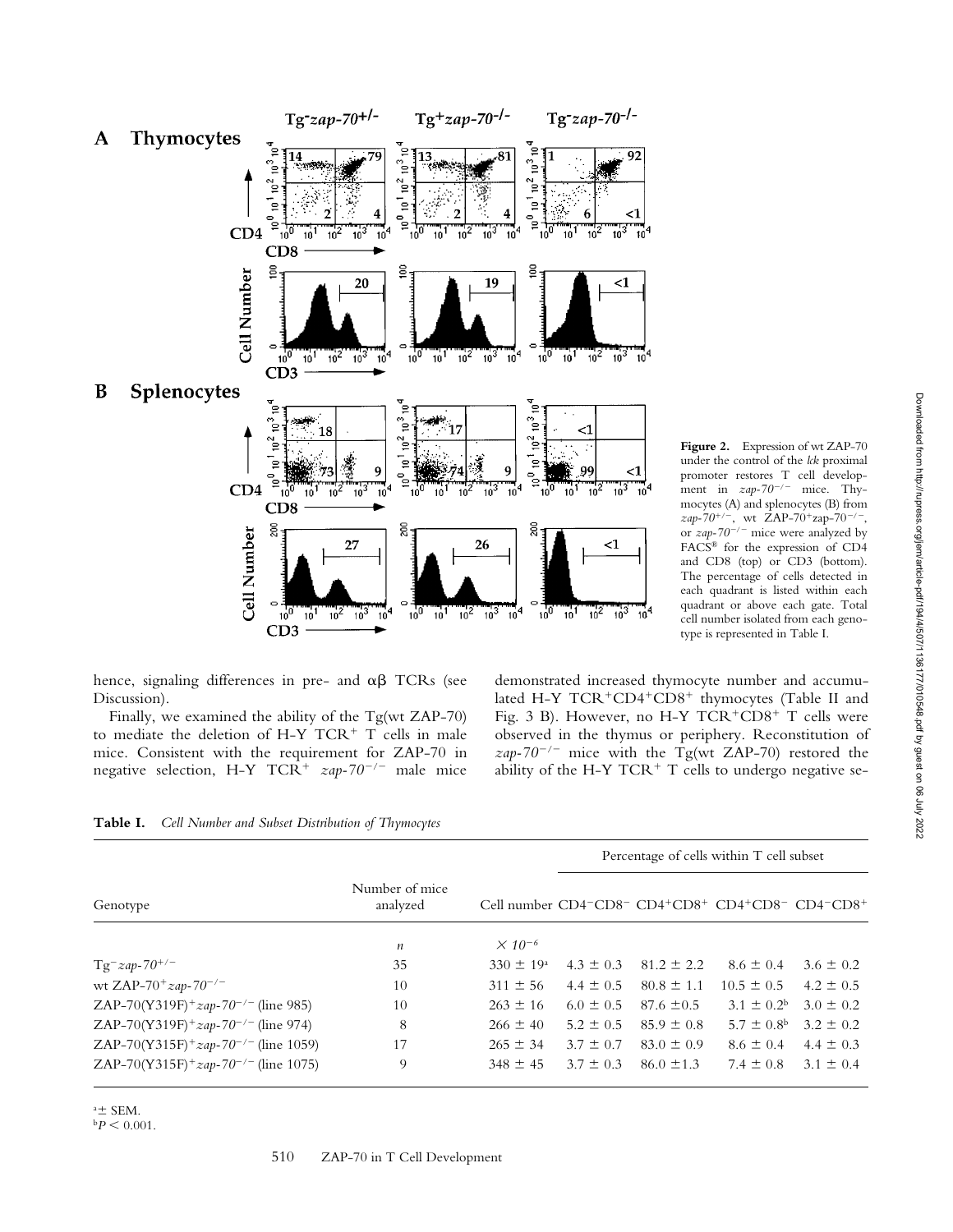

**Figure 3.** Expression of wt ZAP-70 regulated by the *lck* proximal promoter reconstitutes both positive and negative selection of H-Y  $TCR^+$  thymocytes.  $(A)$  H-Y TCR<sup>+</sup> thymocytes (top) and splenocytes (bottom) from  $zap-70^{+/-}$ , wt ZAP- $70^{+}$ zap-70<sup>-/-</sup>, or *zap-70<sup>-/-</sup>* H-Y TCR<sup>+</sup> female mice were analyzed for CD4 and CD8 expression by FACS® analysis. The number of thymocytes isolated from each mouse is depicted above each analysis. Thymocytes shown represent the H-Y  $TCR<sup>+</sup>$  population as defined by T3.70 staining. Average thymocyte number isolated for each genotype is represented in Table II. (B)  $H-Y$  TCR<sup>+</sup> thymocytes (top) and splenocytes (bottom) from  $zap-70^{+/-}$ , wt ZAP-70<sup>+</sup>*zap-70<sup>-/-</sup>*, or *zap-70<sup>-/-</sup>* H-Y  $TCR<sup>+</sup>$  male mice were analyzed by FACS® analysis as described above. Thymocytes shown represent the H-Y TCR<sup>+</sup> population as defined by T3.70 staining. Average thymocyte number isolated for each genotype is represented in Table II.

lection. H-Y TCR<sup>+</sup> T cells in  $\alpha zap-70^{+/-}$  male mice were deleted to a comparable extent as that observed in Tg(wt ZAP-70)<sup>+</sup>  $zap-70^{-/-}$  male mice (Fig. 3 B and Table II). Hence, transgenic expression of wt ZAP-70 in *zap-70/* mice does not compromise either positive or negative selection processes.

*Analysis of Thymocyte Development in Mice Expressing ZAP-70(Y315F) or ZAP-70(Y319F).* Since *zap-70/* mice expressing Tg(wt ZAP-70) under the *lck* proximal promoter reconstituted the ability of cells to undergo positive and negative selection, we next analyzed the ability of mutant ZAP-70 molecules that cannot be phosphorylated on Tyrs 315 or 319 to reconstitute T cell development in *zap-70/* mice. Using a similar strategy as that employed for Tg(wt ZAP-70), we analyzed two independent lines for mice expressing ZAP-70(Y319F) (lines 985 and 974) or ZAP-70(Y315F) (lines 1059 and 1075). Thymocytes harvested from  $\alpha zap-70^{-/-}$  mice expressing the ZAP-70(Y319F) Tg demonstrated an  $\sim$ 50% decrease in CD4<sup>+</sup> T cells (Fig. 4 A and Table I). A small decrease in  $CD8^+$  T cells was observed, though the difference was not statistically significant. However, a decrease in both  $CD4^+$  and

**Table II.** *Cell Number from H-Y TCR<sup>+</sup> Female and Male Mice* 

|                                                  |                      | H-Y TCR <sup>+</sup> Female | H-Y TCR <sup>+</sup> Male |                         |  |
|--------------------------------------------------|----------------------|-----------------------------|---------------------------|-------------------------|--|
| Genotype                                         | Cell number          | Number of mice analyzed     | Cell number               | Number of mice analyzed |  |
|                                                  | $\times 10^{-6}$     | $\boldsymbol{n}$            | $\times 10^{-6}$          | $\boldsymbol{n}$        |  |
| $Tg^{-}zap - 70^{+/+}$                           | $185 \pm 27^{\circ}$ | 8                           | $27.6 \pm 3.5$            | 3                       |  |
| $Tg^{-}zap - 70^{+/-}$                           | $167 \pm 11$         | 13                          | $28.2 \pm 2.6$            | 14                      |  |
| $Tg^{-}zap - 70^{-/-}$                           | $88 \pm 10^{6}$      |                             | $104 \pm 16^{\circ}$      | 5                       |  |
| wt ZAP-70 <sup>+</sup> $zap$ -70 <sup>-/-</sup>  | $137 \pm 6$          | 3                           | $27.7 \pm 6.2$            | 3                       |  |
| ZAP-70(Y319F) <sup>+</sup> zap-70 <sup>-/-</sup> | $213 \pm 22$         | 11                          | $202 \pm 37^{\rm b}$      | 6                       |  |
| ZAP-70(Y315F) <sup>+</sup> zap-70 <sup>-/-</sup> | $121 \pm 11^{\rm b}$ |                             | $116 \pm 17^{\rm b}$      |                         |  |

 $a \pm$  SEM.

 $bP < 0.001$ , compared with  $zap-70$ <sup>+/+</sup> mice.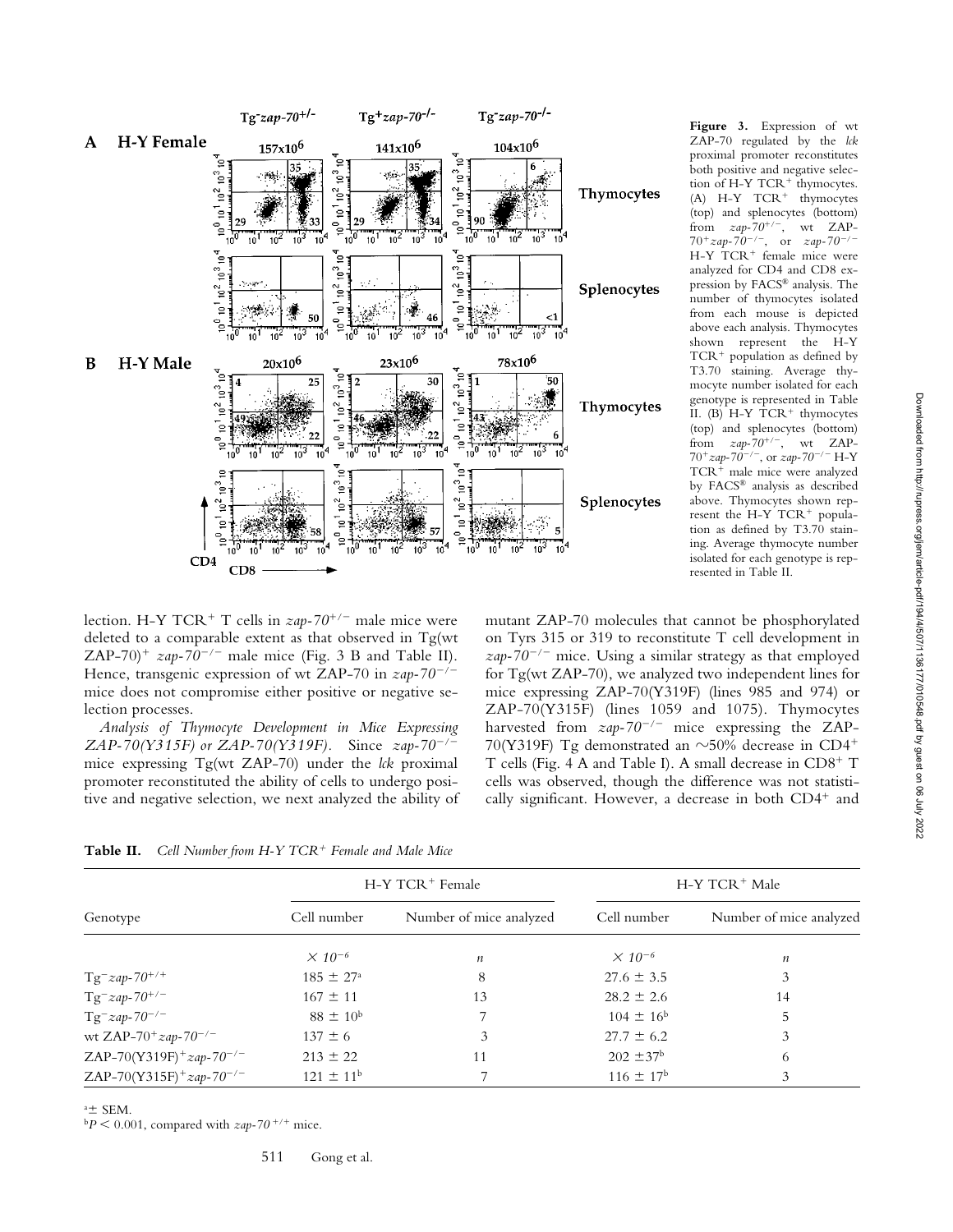

Figure 4. Attenuated development of T cells in  $zap-70^{-/-}$  mice expressing ZAP-70(Y319F). Thymocytes (A) and splenocytes (B) isolated from ZAP-70(Y319F)<sup>+</sup>zap-70<sup>-/-</sup> mice were analyzed for CD4 and CD8 (top) and CD3 (bottom) expression. Representative profiles of two independent transgenic lines (985 and 974) are shown. Average thymocyte number isolated for each genotype is represented in Table I.

 $CD8<sup>+</sup>$  T cells was observed in the periphery of mice expressing ZAP-70(Y319F) (Fig. 4 B). Hence, mice expressing ZAP-70(Y319F) demonstrate compromised development of mature single positive T cells as compared with *zap-70<sup>+/-</sup>* or Tg(wt ZAP-70)<sup>+</sup> $zap$ -70<sup>-/-</sup> mice. The differences in the level of ZAP-70(Y319F) expression amongst the two transgenic lines did not affect the extent of the T cell developmental defect. Hence, the fourfold overexpression of ZAP-70(Y319F) observed in line 974 did not rescue this developmental defect.

In contrast to the developmental abnormalities observed in mice expressing the ZAP-70(Y319F) Tg, mice expressing the ZAP-70(Y315F) Tg demonstrated comparable T cell numbers and T cell subsets as  $\frac{zap-70^{+/-}}{^{-}}$  mice (Fig. 5 A and Table I). The percentage of  $CD3^+$  T cells and the MFI for CD3 expression were comparable between ZAP-70(Y315F)*zap-70/*, wt ZAP-70*zap-70/*, and *zap-* $70^{+/}$  mice. These cells were similarly able to populate peripheral lymphoid organs as comparable numbers of CD4 and  $CD8<sup>+</sup>$  T cells were detected in the spleen and lymph node (Fig. 5 B and data not shown).

*Analysis of Mice Expressing Transgenic TCRs and Mutant ZAP-70 Molecules.* We then analyzed the effects of the two Tyr residues in mice expressing the H-Y transgenic TCR. While ZAP-70(Y319F)<sup>+</sup>zap-70<sup>-/-</sup> mice demonstrated a moderate compromise in the development of CD4<sup>+</sup> T cells as compared with  $\alpha zap-70^{+/}$  mice (Fig. 4), mice expressing ZAP-70(Y319F) when bred upon the H-Y TCR background demonstrated a more substantial block. The development of  $CD8^+$  H-Y TCR<sup>+</sup> thymocytes was compromised in ZAP-70(Y319F)<sup>+</sup> $zap$ -70<sup>-/-</sup> female mice bearing the H-Y TCR (Fig. 6 A). This decrease did not reflect increased emigration of cells from the thymus into the periphery since the peripheral T cell compartment was also devoid of these H-Y  $TCR^+$  T cells (Fig. 6 A, bottom, and data not shown). Similar data were obtained for both transgenic lines expressing ZAP-70(Y319F) (data not shown). Hence, Tyr 319 is critical in the positive selection of the H-Y TCR<sup>+</sup>-bearing thymocytes.

While *zap-70/* mice expressing the ZAP-70(Y315F) Tg did not demonstrate any significant developmental defects on a non-TCR transgenic background, these mice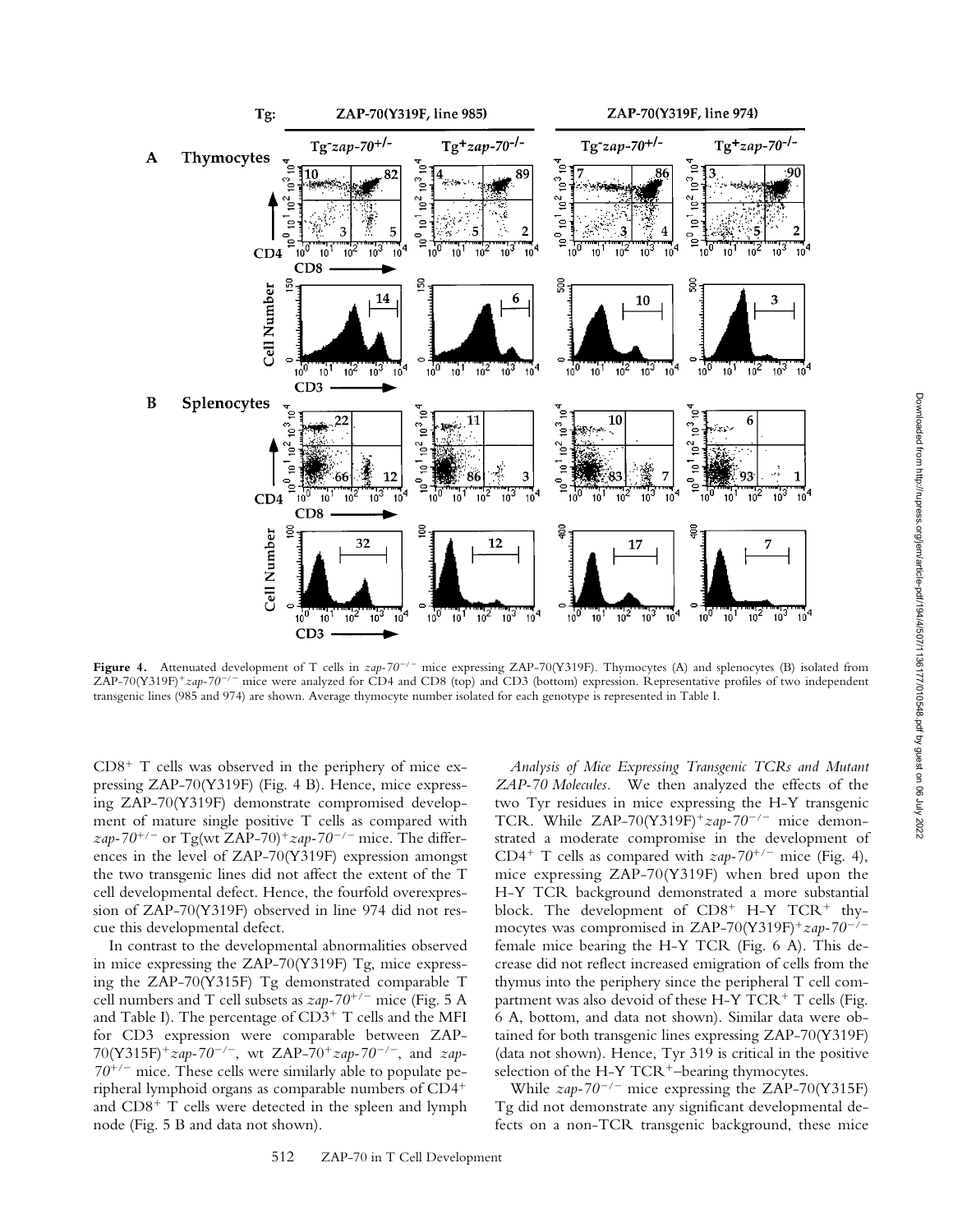Downloaded from http://rupress.org/jem/article-pdf/194/4/507/1136177/010548.pdf by guest on 06 July 2022

Downloaded from http://rupress.org/jem/article-pdf/194/4/507/1136177/010548.pdf by guest on 06 July 2022



Figure 5. Normal development of T cells in  $zap-70^{-/-}$  mice expressing ZAP-70(Y315F). Thymocytes (A) and splenocytes (B) isolated from ZAP-70(Y315F)<sup>+</sup>zap-70<sup>-/-</sup> mice were analyzed for CD4 and CD8 (top) and CD3 (bottom) expression. Representative profiles of two independent transgenic lines (1059 and 1075) are shown. Average thymocyte number isolated for each genotype is represented in Table I.

exhibited a significant block in development when bred upon the H-Y TCR background. Development of CD8  $H-Y$  TCR<sup>+</sup> thymocytes was compromised in ZAP- $70(Y315F)^+$ zap-70<sup>-/-</sup> female mice bearing the H-Y TCR (Fig. 6 B). The decrease in  $CD8<sup>+</sup>$  H-Y TCR<sup>+</sup> thymocytes was not due to increased emigration to the periphery as there was a paucity of CD8<sup>+</sup> H-Y TCR<sup>+</sup> T cells found in the spleen or lymph node (Fig. 6 B and data not shown). Similar data were obtained for both transgenic lines expressing ZAP-70(Y315F) (data not shown). Hence, Tyr 315 also appears critical for the positive selection of H-Y  $TCR<sup>+</sup>$  thymocytes, though the degree of compromise appeared less severe than the H-Y TCR ZAP-70(Y319F)<sup>+</sup> $zap$ -70<sup>-/-</sup> female mice. This lesser developmental block may reflect the more mild signaling defects observed in the ZAP-70(Y315F)<sup>+</sup> $zap$ -70<sup>-/-</sup> mice (see below).

*Requirement for Tyrs 315 and 319 in Negative Selection.* Analysis of H-Y  $TCR<sup>+</sup>$  male mice expressing either Y315F or Y319F mutants permitted us to further assess the requirements of these two Tyr residues in the elimination of T cells engaging self-antigen. While H-Y TCR<sup>+</sup> zap-70<sup>+/-</sup> and wt ZAP-70<sup>+</sup>zap-70<sup>-/-</sup> male mice demonstrated de-

513 Gong et al.

letion of H-Y  $TCR^+$  thymocytes (Fig. 3 and Table II),  $H-Y TCR<sup>+</sup>$  male mice expressing ZAP-70(Y319F) accumulated approximately sixfold greater numbers of thymocytes (Table II). These mutant male mice had a greater percentage and number of H-Y TCR<sup>+</sup> CD4<sup>+</sup>CD8<sup>+</sup> thymocytes as well as H-Y  $TCR^+$   $CD8^+$  peripheral T cells as compared with  $zap-70^{+/-}$  male mice (Fig. 7 A). In addition, the CD8 MFI in the ZAP-70(Y319F)<sup>+</sup> $zap$ -70<sup>-/-</sup> male mice was higher than the  $\alpha zap-70^{+/-}$  male controls. Analysis of the H-Y TCR<sup>+</sup> ZAP-70(Y315F)<sup>+</sup> $zap-70^{-/-}$  male mice also demonstrated a requirement for Tyr 315 in negative selection. H-Y TCR<sup>+</sup> male mice expressing ZAP-70(Y315F) accumulated approximately fourfold greater numbers of thymocytes as compared with H-Y TCR  $\alpha zap-70^{+/}$  male mice (Table II). These mutant mice also expressed a greater percentage and number of both H-Y TCR<sup>+</sup> CD4<sup>+</sup>CD8<sup>+</sup> T cells as compared with  $zap-70^{+/-}$ mice (Fig. 7 B). Interestingly, there was significantly less development of H-Y  $TCR+CD4-CD8$ <sup>+</sup> thymocytes in male mice expressing  $ZAP-70(Y315F)^+$  as compared with ZAP-70(Y319F)<sup>+</sup> $zap$ -70<sup>-/-</sup> mice. Hence, the degree of compromise observed for ZAP-70(Y319F) was again more profound than for ZAP-70(Y315F). The CD8 MFI of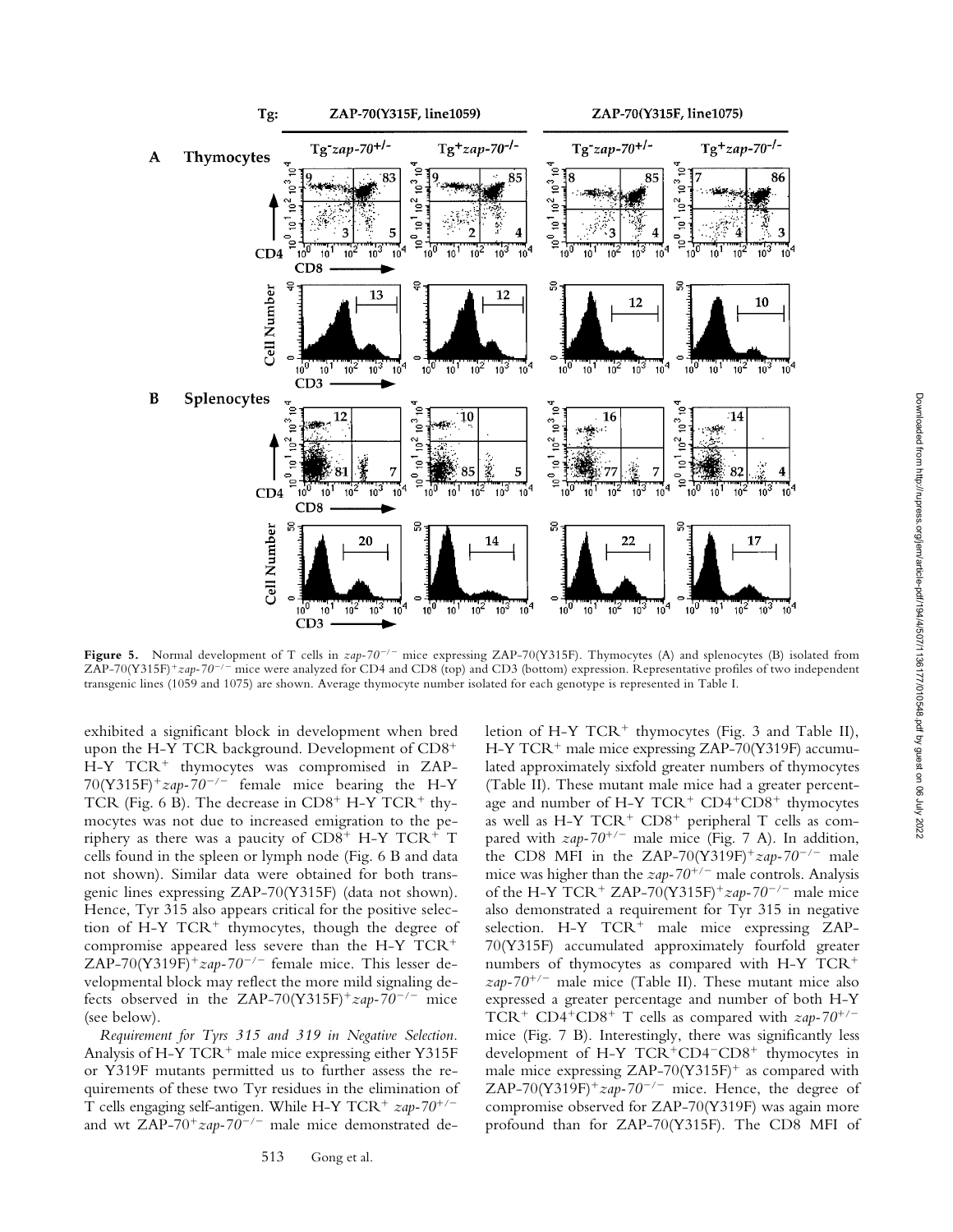

Figure 6. Attenuated positive selection of H-Y TCR<sup>+</sup> T cells in *zap-70<sup>-/-</sup>* mice expressing ZAP-70(Y319F) or ZAP-70(Y315F). H-Y TCR<sup>+</sup> thymi (top) or lymph nodes (bottom) from ZAP-70(Y319F)<sup>+</sup>zap-70<sup>-/-</sup> (A) or ZAP-70(Y315F)<sup>+</sup>zap-70<sup>-/-</sup> (B) female mice were analyzed for CD4 and CD8 expression. Cells shown represent the H-Y TCR<sup>+</sup> population as defined by T3.70 staining. Average thymocyte number isolated for each genotype is represented in Table II.

these ZAP-70(Y315F)<sup>+</sup>zap-70<sup>-/-</sup> cells was also higher than the H-Y TCR<sup>+</sup> CD8<sup>+</sup>  $zap-70^{+/}$  male mice though the difference was less marked as those found in mice expressing ZAP-70(Y319F). Together, these data indicate

that both Tyrs 315 and 319 are important for both positive and negative selection of H-Y  $TCR<sup>+</sup>$  thymocytes.

*Defects in [Ca2]i Signaling in ZAP-70(Y315F) and ZAP-70(Y319F) Thymocytes.* Since ZAP-70 is required for the



514 ZAP-70 in T Cell Development

**Figure 7.** Attenuated negative selection of H-Y TCR<sup>+</sup> T cells in  $zap-70^{-/-}$  mice expressing ZAP-70(Y319F) or ZAP-70(Y315F). (A) H-Y TCR<sup>+</sup> thymi (top), splenocytes (center), or lymph nodes (bottom) were analyzed for CD4 and CD8 expression. A representative FACS® profile from an H-Y TCR<sup>+</sup>zap-70<sup>+/-</sup> male mouse (left) and  $ZAP-70(Y319F)^+ zap-70^{-/-}$ male mouse (second from left) is shown. A representative profile of an H-Y TCR<sup>+</sup>zap-70<sup>+/-</sup> female mouse (third from left) is also depicted for comparison. Cells shown represent the H-Y  $\mathrm{\hat{T}CR}^+$  population as defined by T3.70 staining. A histogram for CD8 expression of  $H-Y TCR<sup>+</sup>$  thymocytes is shown on the right. The dotted line denotes the H-Y TCR<sup>+</sup>zap-70<sup>+/-</sup> male mouse while the solid line denotes the H-Y TCR<sup>+</sup>ZAP-70(Y319F)<sup>+</sup>zap-70<sup>-/-</sup> mouse. Quantitation of the MFI of the right peak for each mouse is depicted above the peak.  $(B)$  H-Y TCR<sup>+</sup> thymi (top), splenocytes (center), or lymph nodes (bottom) were analyzed for CD4 and CD8 expression as described above. The mode of presentation is the same as in A except the Tg represents the ZAP-70(Y315F) mutant molecule.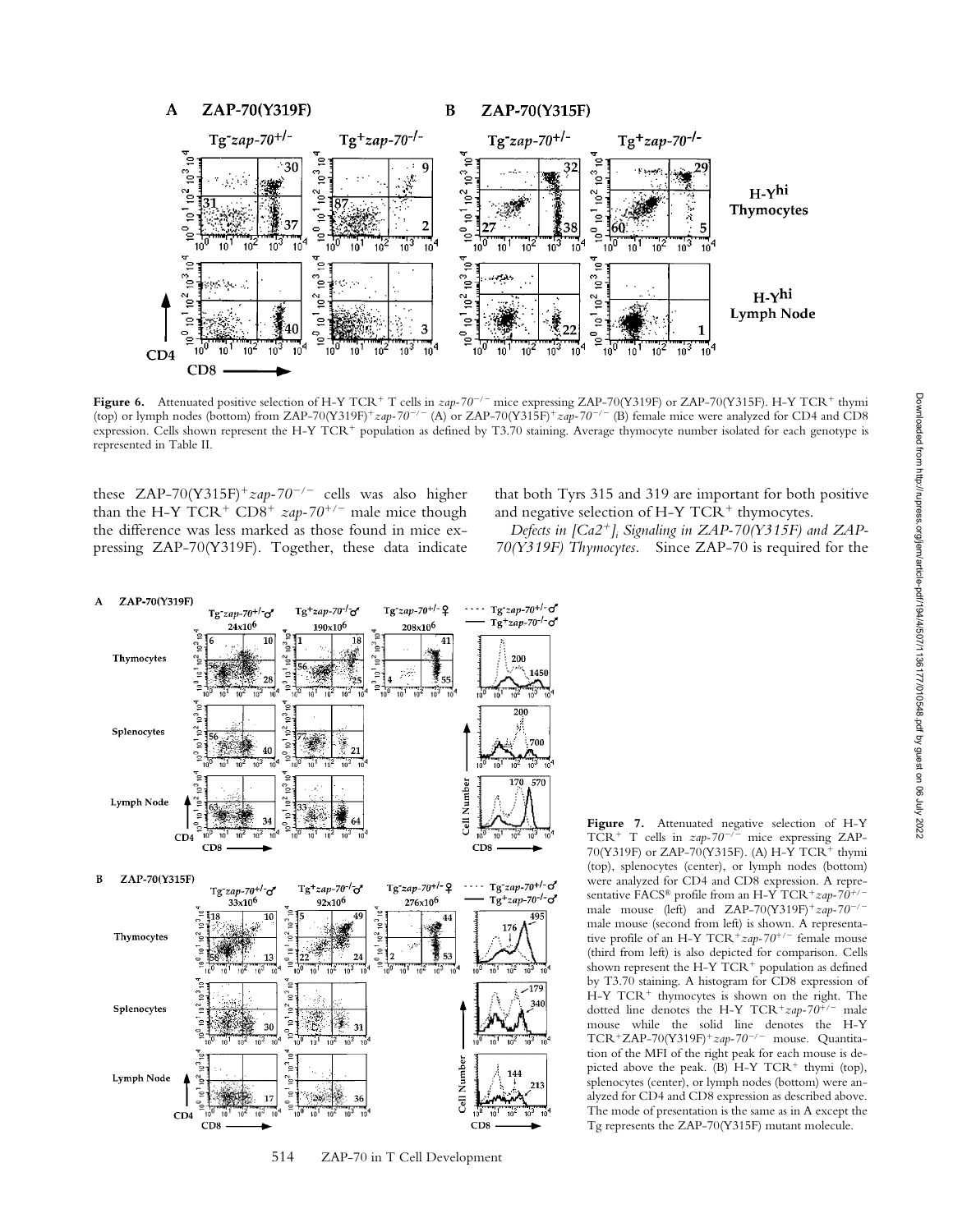increases in  $[Ca^{2+}]_i$  after TCR cross-linking, we analyzed the TCR induced increase in  $[Ca^{2+}]$ ; in thymocytes isolated from  $\alpha zap-70^{+/-}$ , Tg(wt ZAP-70)<sup>+</sup>  $\alpha zap-70^{-/-}$ , ZAP-70(Y319F)<sup>+</sup>zap-70<sup>-/-</sup>, or ZAP-70(Y315F)<sup>+</sup>zap-70<sup>-/-</sup> mice. While thymocytes isolated from  $\frac{zap-70^{+/-}}{}$  or Tg (wt ZAP-70)<sup>+</sup> $zap-70^{-/-}$  mice demonstrated comparable increases in  $[Ca^{2+}]_i$ , thymocytes isolated from ZAP-70(Y319F)<sup>+</sup> $zap-70^{-/-}$  mice demonstrated a significant attenuation in TCR-induced increase in  $[Ca^{2+}]_i$  (Fig. 8 A). The attenuation in  $\left[Ca^{2+}\right]_i$  mobilization was observed not



**Figure 8.** Signaling defects in ZAP-70(Y319F)<sup>+</sup>zap-70<sup>-/-</sup> and ZAP- $70(Y315F)^+$ zap-70<sup>-/-</sup> thymocytes. Increases in  $[Ca^{2+}]$ ; after TCR engagement from  $zap-70^{+/-}$ , (wt ZAP-70)<sup>+</sup> $zap-70^{-/-}$ , ZAP-70(Y315F)<sup>+</sup>zap-70<sup>-/-</sup>, or ZAP-70(Y319F)<sup>+</sup>zap-70<sup>-/-</sup>T cells were measured as described in Materials and Methods. The arrows denote the additions of biotinylated anti-CD3 mAb followed by cross-linking with avidin. Increases in  $[Ca^{2+}]_i$  were measured for total thymocytes (A), purified  $CD4+CD8+$  thymocytes (B) as well as for  $CD4+$  thymocytes (C). (D) Erk activation was measured by immunoblot analysis of cell lysates using an anti-pErk antibody (top). Equal loading of cell lysates was monitored by immunoblotting with an anti-total Erk antibody (bottom). These measurements were representative of a minimum of three independent experiments. Similar results were obtained independent of the method for isolation of the thymocyte subsets.

Surprisingly, while  $zap-70^{-/-}$  mice develop and accumulate  $TCR^{lo}CD4+CD8+$  thymocytes, the enforced expression of the H-Y TCR substantially compromised the

only in the total thymocyte population, but also in purified  $CD4+CD8+$  and  $CD4+$  thymocytes (Figs. 8, B and C). In contrast, thymocytes isolated from mice expressing ZAP-70(Y315F)<sup>+</sup>zap-70<sup>-/-</sup> demonstrated a small, but reproducible, attenuation in TCR-induced increase in  $[Ca^{2+}]$ ; (Fig. 8 A). This difference was not observed in the less responsive  $CD4+CD8+$  thymocytes, but was more accentuated in the  $CD4^+$  thymocyte population (Fig. 8, B) and C). Consistent with the requirement for PLC $\gamma$  activation in Erk activation (36, 37), Erk activation was slightly attenuated (25% reduction) in both  $zap-70^{-/-}$  thymocytes expressing either ZAP-70(Y315F) or ZAP-70(Y319F) (Fig. 8 D). Hence, phosphorylation of Tyrs 315 and 319 contribute to the generation of second messengers after TCR cross-linking.

#### **Discussion**

The ZAP-70 PTK has been demonstrated to be required for the positive and negative selection of thymocytes as well as for the efficient activation of multiple signaling pathways in T cells (3, 4, 6). In this study, we generated  $zap-70^{-/-}$  mice expressing mutant ZAP-70(Y315F) or ZAP-70(Y319F) Tg that permitted us to examine the roles of two Interdomain B containing–Tyr residues in mediating T cell development. ZAP-70(Y319F)<sup>+</sup> $zap-70^{-/-}$  mice demonstrated compromised development of CD4<sup>+</sup> thymocytes and  $CD4^+$  and  $CD8^+$  T cells in peripheral lymphoid organs (Fig. 4 and Table I). In contrast, no significant defects were observed in  $zap-70^{-/-}$  mice expressing the ZAP-70(Y315F) Tg (Fig. 5 and Table I). While the levels of protein expression achieved in the transgenic lines were selected to closely resemble the endogenous level, we cannot exclude potential positional effects of the Tgs. However, two independent lines of each mutant ZAP-70 molecule provided similar results and the analysis of the ZAP-70(Y315F)<sup>+</sup> $zap-70^{-/-}$  mice is similar to the phenotype generated using a knockin approach (38). Moreover, the developmental defect observed in ZAP-70(Y319F) *zap-70/* mice was not restored even with fourfold overexpression of the ZAP-70(Y319F) mutant protein as achieved in the transgenic line 974. Together, these data indicate a hierarchy in the requirements for these Tyr residues in mediating T cell development.

While T cells developed in the absence of either Tyr 315 or 319, the affinities of the receptors in T cells of mice expressing ZAP-70(Y315F) or ZAP-70(Y319F) may be altered to compensate for potential signaling deficiencies activated by these mutant ZAP-70 molecules. To address this possibility, we analyzed further the roles of these two Tyr residues with a fixed affinity transgenic TCR. Using the H-Y TCR transgenic system, we analyzed H-Y TCR  $\frac{zap-70^{-/-}}{+}$  mice and H-Y TCR<sup>+</sup> $\frac{zap-70^{-/-}}{+}$  mice encoding the two mutant ZAP-70 molecules.

Downloaded from http://rupress.org/jem/article-pdf/194/4/507/1136177/010548.pdf by guest on 06 July 2022

Downloaded from http://rupress.org/jem/article-pdf/194/4/507/1136177/010548.pdf by guest on 06 July 2022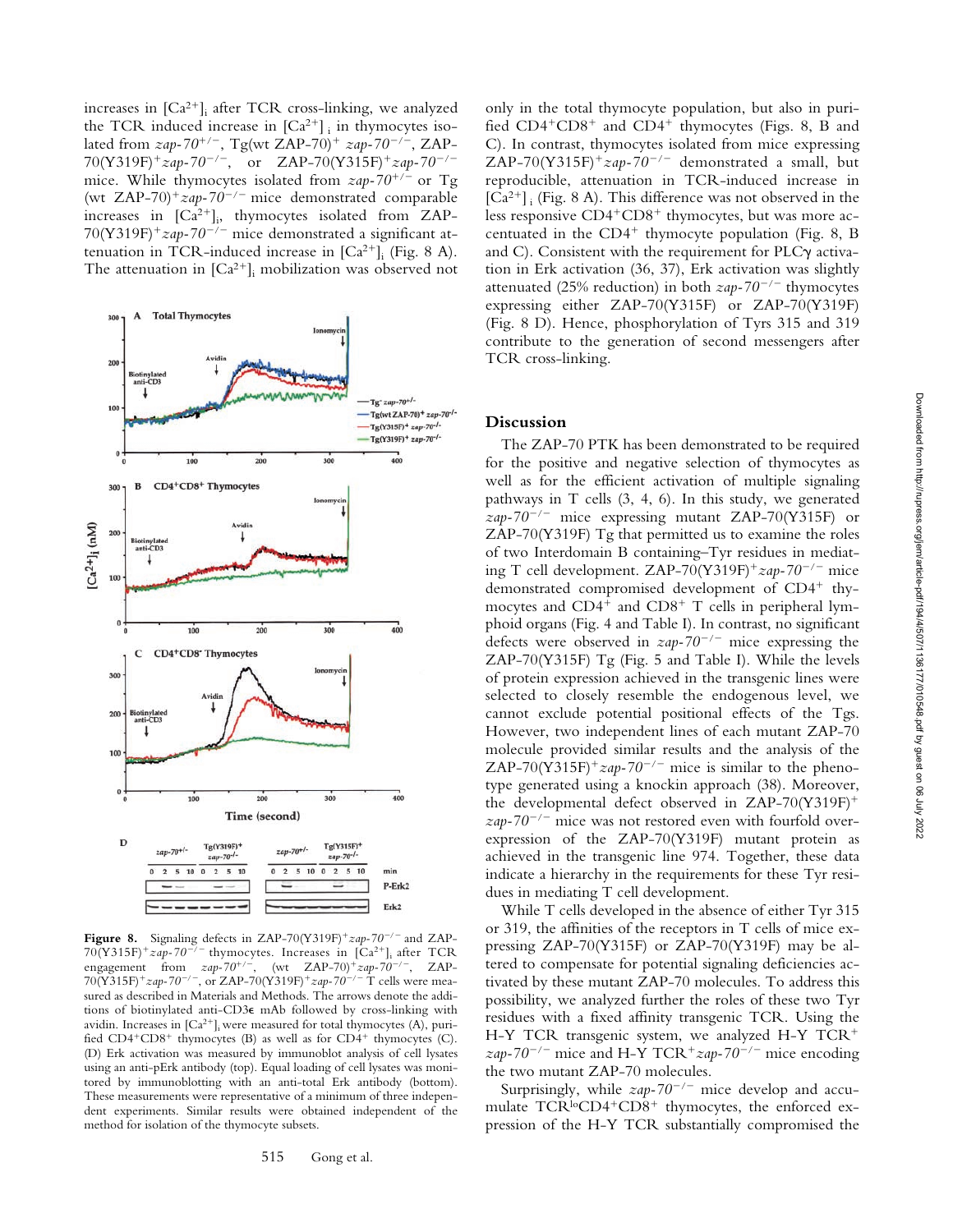development of the H-Y  $TCR^+$   $CD4^+CD8^+$  population in female mice (Fig. 3 A). This earlier developmental block was not unique to the H-Y TCR transgenic system as a similar block was also observed in  $\frac{zap-70^{-}}{}$  mice bearing the DO11.10 TCR specific for OVA (data not shown). While  $CD4-CD8^-$  thymocytes can utilize either  $ZAP-70$ or Syk in mediating the function of the  $\alpha\beta$  TCR (6, 39), the earlier expression of an H-Y  $\alpha\beta$  TCR Tg likely results in an earlier downregulation of the Syk PTK and hence a greater dependence on ZAP-70 (40). As expression of the H-Y  $\alpha\beta$  TCR results in accelerated development of CD25<sup>-</sup>CD44<sup>-</sup>CD4<sup>-</sup>CD8<sup>-</sup> thymocytes (DN4 stage) with a paucity of CD25<sup>+</sup>CD44<sup>-</sup>CD4<sup>-</sup>CD8<sup>-</sup> thymocytes (DN3 stage), we were unable to determine whether the H-Y TCR induces an earlier decrease in the level of Syk expression at the DN3 to DN4 transition (data not shown). However, consistent with the idea that the accelerated expression of the H-Y TCR is more dependent on ZAP-70, H-Y TCR–bearing thymocytes expressing a Syk Tg are unable to mature into  $CD4+CD8$ <sup>+</sup> thymocytes (unpublished data). These data implicate potential signaling differences in the ZAP-70 and Syk kinases in shaping the antigen receptor repertoire, and may account for the earlier block in thymocyte development observed in H-Y TCR<sup>+</sup>zap-*70/* female mice.

Consistent with the requirement for ZAP-70 in the in vitro deletion of DO11.10  $TCR^+zap-70^{-/-}$  thymocytes (3), H-Y TCR<sup>+</sup>zap-70<sup>-/-</sup> male mice demonstrate compromised negative selection of H-Y  $TCR^+$  thymocytes (Fig. 3) B and Table II). H-Y  $TCR^+zap-70^{-/-}$  male mice also demonstrate a threefold increase in total thymocyte number and accumulate H-Y TCR+CD4+CD8+ thymocytes. However, these cells do not mature further to  $CD8<sup>+</sup>$  thymocytes or peripheral T cells.

Using this H-Y  $TCR^+zap-70^{-/-}$  transgenic system, analysis of mice expressing either mutant ZAP-70 molecule revealed a range of developmental defects. While non-TCR transgenic mice demonstrate a twofold decrease in the development of  $CD4^+$  thymocytes and in peripheral T cells, H-Y TCR<sup>+</sup>ZAP-70(Y319F)<sup>+</sup> $zap$ -70<sup>-/-</sup> female mice exhibit a more substantial block that was qualitatively similar to the developmental block observed in H-Y TCR<sup>+</sup> $zap-70^{-/-}$  mice (Figs. 3 A and 6 A). Conversely, non-TCR Tg ZAP-70(Y315F)<sup>+</sup> $zap-70^{-/-}$  mice demonstrate no significant thymic developmental defects. However, H-Y TCR<sup>+</sup>ZAP-70(Y315F)<sup>+</sup>zap-70<sup>-/-</sup> female mice demonstrate compromised development of H-Y TCR  $CD8<sup>+</sup>$  thymocytes and, correspondingly, do not develop H-Y TCR<sup>+</sup>CD8<sup>+</sup> peripheral T cells (Fig. 6).

Similar to the range of defects in the positive selection of H-Y TCR<sup>+</sup> T cells observed in H-Y TCR<sup>+</sup> female mice, these differences are paralleled in their  $H-Y TCR^+$  male counterparts. H-Y TCR<sup>+</sup>  $zap-70^{-/-}$  mice expressing either ZAP-70(Y319F) or ZAP-70(Y315F) Tgs accumulate six and fourfold, respectively, greater thymocyte number as compared with H-Y TCR<sup>+</sup>  $zap-70^{+/}$  or H-Y TCR<sup>+</sup> wt ZAP-70<sup>+</sup> $zap$ -70<sup>-/-</sup> male mice (Table II). In addition, the MFIs for CD4 and CD8 expression follow a hierarchy that

paralleled the efficiency of selection in the male mice:  $ZAP-70(Y319F)^+$ zap-70<sup>-/-</sup> >  $ZAP-70(Y315F)^+$ zap- $70^{-/-}$  >  $zap-70^{+/-}$  thymocytes. These differences further support the notion that the ZAP-70(Y319F)<sup>+</sup> $zap$ -70<sup>-/-</sup> and to a lesser degree ZAP-70(Y315F)<sup>+</sup> $zap$ -70<sup>-/-</sup> thymocytes are unable to undergo efficient deletion.

Finally, the biochemical defects observed in the ZAP-70(Y319F)-expressing thymocytes is consistent with the analysis of Jurkat T cells expressing ZAP-70(Y319F). While TCR activation appears to be unaltered, Tyr phosphorylation of PLC $\gamma$ 1 and LAT is attenuated (28). In turn, these thymocytes demonstrate defects in  $[Ca^{2+}]_i$  mobilization and Erk activation (Fig. 8). Additionally, the ability of these thymocytes to upregulate CD69 in vitro in response to anti-CD3 cross-linking was also compromised (data not shown). Hence, phosphorylated 319 through its potential interactions with Lck and  $PLC\gamma1$  may contribute to the assembly and stability of macromolecular signaling complexes required for efficient and sustained generation of second messengers (29, 30, 28).

Minimal biochemical defects were observed in ZAP-70(Y315F)*zap-70/* thymocytes. Tyr phosphorylation of cellular proteins, including PLCy1, LAT, SH2 domaincontaining leukocyte protein of 76,000 Mr, and Vav, in ZAP-70(Y315F)<sup>+</sup> $zap-70^{-/-}$  thymocytes was minimally decreased as compared with *zap-70<sup>+/-</sup>* thymocytes (data not shown). One functional defect observed in these thymocytes was a slight, but reproducible, decrease in  $[Ca^{2+}]$ ; in total thymocytes with a slightly more substantial decrease in  $CD4+CD8$  thymocytes. This defect is reminiscent of the signaling differences observed in  $fyn^{-/-}$  mice in which  $CD4^+$  thymocytes demonstrated greater  $[Ca^{2+}]_i$ signaling defects as compared with  $CD4+CD8+$  thymocytes (41). In addition, a slight attenuation in TCRinduced Erk activation was observed in ZAP- $70(Y315F)^+$ zap- $70^{-/-}$  thymocytes. Differences in the stability of the ZAP-70(Y315F)–TCR complex have been observed (reference 38 and data not shown). This compromised stability of ZAP-70(Y315F)–TCR complexes and, hence, decreased longevity of the activated ZAP-70 kinase may provide a biochemical basis for these functional and developmental abnormalities.

While the biochemical defects observed in ZAP-70(Y315F)*zap-70/* and ZAP-70(Y319F)*zap-70/* thymocytes are mild to moderate and while only a moderate degree of compromise in T cell development was observed in ZAP-70(Y319F)<sup>+</sup> $zap$ -70<sup>-/-</sup> mice, the expression of a Tg TCR resulted in severe compromise in both the positive and negative selection of H-Y  $TCR<sup>+</sup>$  thymocytes. While it is possible that these alterations may be unique to the H-Y TCR Tg system, it is more likely that the enforced expression of a low affinity TCR magnifies more subtle and prolonged signaling defects that would otherwise be compromised by alterations receptor affinity or repertoire. As the affinity of the H-Y TCR for H-Y antigen is still higher than for a non-Tg TCR for its cognate ligand, it is likely that mutations in these two Interdomain B Tyr residues may result in attenuated signaling and shift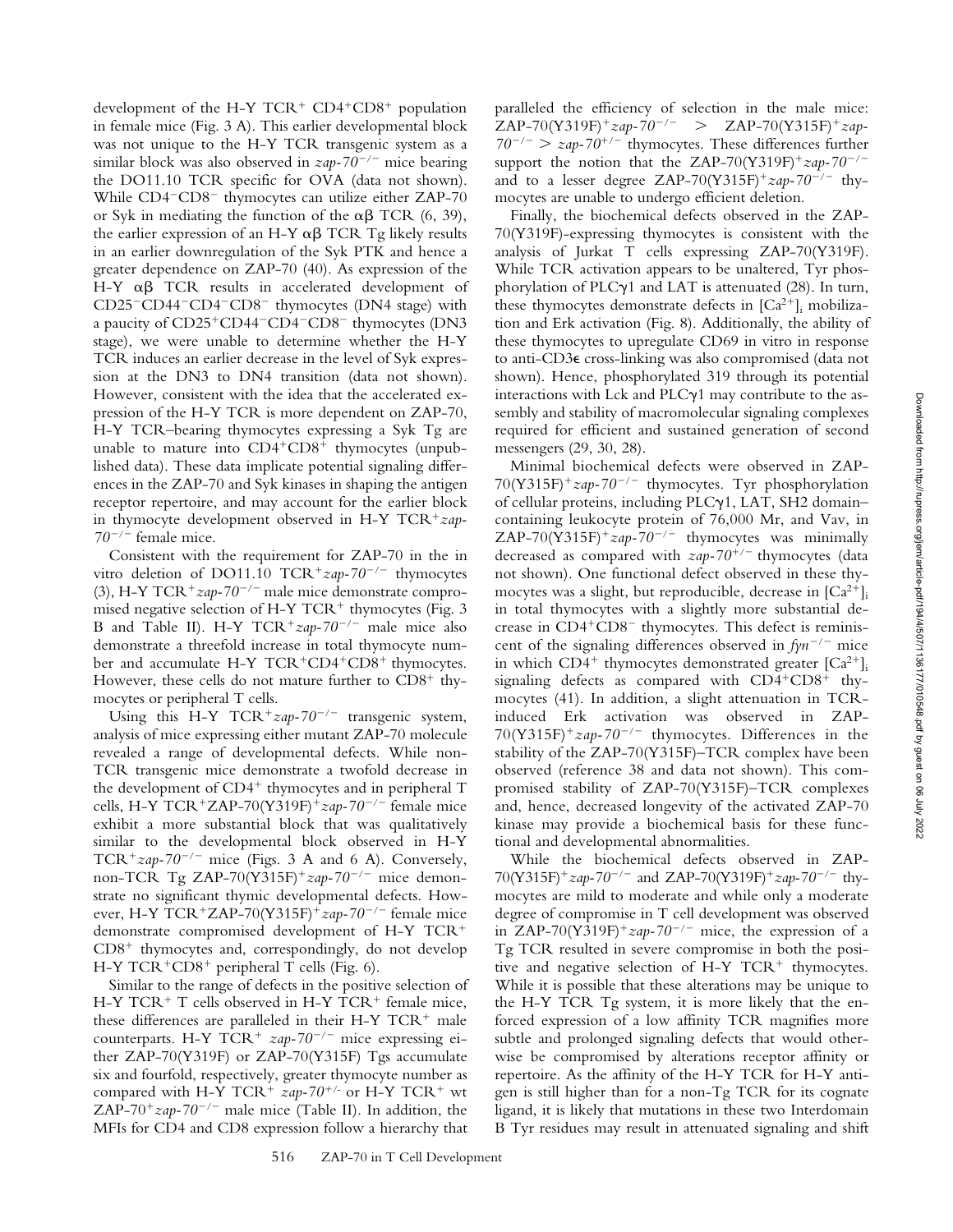the repertoire of receptors such that self-reactive antigen receptors may not be efficiently eliminated and contribute to autoimmunity.

The authors thank Dr. H.S Teh (University of British Columbia) for the gift of the anticlonotypic H-Y TCR mAb, Dr. R. Perlmutter for the p1017 vector, and Drs. Bernard and Marie Malissen for communicating their unpublished data.

A grant from the National Institutes of Health (NIH, CA74881) provided partial support for this work. A.C. Chan is an Associate Investigator of the Howard Hughes Medical Institute. J.B. Wardenburg is supported by the NIH (5T32GM07200).

*Submitted: 3 April 2001 Revised: 11 May 2001 Accepted: 17 May 2001*

# **References**

- 1. Goldrath, A., and M. Bevan. 1999. Selecting and maintaining a diverse T-cell repertoire. *Nature*. 402:255–262.
- 2. Cheng, A.M., and A.C. Chan. 1997. Protein tyrosine kinases in thymocyte development. *Curr. Opin. Immunol.* 8:394–401.
- 3. Negishi, I., N. Motoyama, K.-I. Nakayama, K. Nakayama, S. Senju, S. Hatakeyama, Q. Zhang, A.C. Chan, and D.Y. Loh. 1995. Essential role for ZAP-70 in both positive and negative selection of thymocytes. *Nature*. 376:435–438.
- 4. Wiest, D.L., J.M. Ashe, K. Howcraft, H.-M. Lee, D.M. Kemper, I. Negishi, A. Singer, and R. Abe. 1997. A spontaneously arising mutation in the DLAARN motif of murine ZAP-70 abrogates kinase activity and arrests thymocyte development. *Immunity*. 6:663–671.
- 5. Kadlecek, T., N. van Oers, L. Lefrancois, S. Olson, D. Finlay, D. Chu, K. Connolly, N. Killeen, and A. Weiss. 1998. Differential requirements for ZAP-70 in TCR signaling and T cell development. *J. Immunol.* 161:4688–4694.
- 6. Sugawara, T., V. DiBartolo, T. Miyazaki, H. Nakauchi, O. Acuto, and Y. Takahama. 1998. An improved retroviral gene transfer technique demonstrates inhibition of CD4<sup>-CD8<sup>-</sup></sup> thymocyte development by kinase-inactive ZAP-70. *J. Immunol.* 161:2888–2894.
- 7. Arpaia, E., M. Shahar, H. Dadi, A. Cohen, and C. Roifman. 1994. Defective T cell receptor signaling and  $CD8<sup>+</sup>$  thymic selection in humans lacking ZAP-70 kinase. *Cell*. 76:947– 958.
- 8. Chan, A., T. Kadlecek, M. Elder, A. Filipovich, J. Grey, M. Iwashima, T. Parslow, and A. Weiss. 1994. ZAP-70 protein tyrosine kinase deficiency in an autosomal recessive form of severe combined immunodeficiency. *Science*. 264:1599–1601.
- 9. Elder, M., D. Lin, J. Clever, A. Chan, T. Hope, A. Weiss, and T. Parslow. 1994. Human severe combined immunodeficiency due to a defect in ZAP-70, a T-cell receptor-associated tyrosine kinase. *Science*. 264:1596–1599.
- 10. Gelfand, E.W., K. Weiberg, B.D. Mazer, T.A. Kadlecek, and A. Weiss. 1995. Absence of ZAP-70 prevents signaling through the antigen receptor on peripheral blood T cells but not on thymocytes. *J. Exp. Med.* 182:1057–1065.
- 11. Qian, D., M.N. Mollenauer, and A. Weiss. 1996. Dominantnegative  $\zeta$ -associated protein 70 inhibits T cell antigen receptor signaling. *J. Exp. Med.* 183:611–620.
- 12. Wange, R.L., S.N. Malek, S. Desiderio, and L.E. Samelson. 1993. The tandem SH2 domains of ZAP-70 bind to TCR  $\zeta$

and CD3 $\epsilon$  from activated Jurkat T cells. *J. Biol. Chem.* 268: 19757–19801.

- 13. Iwashima, M., B. Irving, N. van Oers, A. Chan, and A. Weiss. 1994. The sequential interaction of two cytoplasmic protein tyrosine kinases in T cell antigen receptor signaling. *Science*. 263:1136–1139.
- 14. Hatada, M.H., X. Lu, E.R. Laird, J. Green, J.P. Morgenstern, M. Lous, C.S. Marr, T.B. Phillips, M.K. Ram, K. Theriault, et al. 1995. Molecular basis for interaction of the protein tyrosine kinase ZAP-70 with the T-cell receptor. *Nature*. 377:32–38.
- 15. Isakov, N., R.L. Wange, W.H. Burgess, J.D. Watts, R. Aebersold, and L.E. Samelson. 1995. ZAP-70 binding specificity to T cell receptor tyrosine-based activation motifs: the tandem SH2 domains of ZAP-70 bind distinct tyrosine-based activation motifs with varying affinity. *J. Exp. Med.* 181:375– 380.
- 16. Chan, A.C., M. Dalton, R. Johnson, G.-H. Kong, T. Wang, R. Thoma, and T. Kurosaki. 1995. Activation of ZAP-70 kinase activity by phosphorylation of tyrosine 493 is required for lymphocyte antigen receptor function. *EMBO J.* 14: 2499–2508.
- 17. Wange, R.L., R. Guitian, N. Isakov, J.D. Watts, R. Aebersold, and L.E. Samelson. 1995. Activating and inhibitory mutations in adjacent tyrosines in the kinase domain of ZAP-70. *J. Biol. Chem.* 270:18730–18733.
- 18. Fournel, M., D. Davidson, R. Weil, and A. Veillette. 1996. Association of tyrosine protein kinase Zap-70 with the protooncogene product p120 c-cbl in T lymphocytes. *J. Exp. Med.* 183:301–306.
- 19. Kong, G., M. Dalton, J. Wardenburg, D. Straus, T. Kurosaki, and A. Chan. 1996. Distinct tyrosine phosphorylation sites within ZAP-70 mediate activation and negative regulation of antigen receptor function. *Mol. Cell. Biol.* 16:5026– 5035.
- 20. Zhao, Q., and A. Weiss. 1996. Enhancement of lymphocyte responsiveness by a gain-of-function mutation of ZAP-70. *Mol. Cell. Biol.* 16:6765–6774.
- 21. Lupher, M., Z. Songyang, S. Shoelson, L. Cantley, and H. Band. 1997. The cbl phosphotyrosine-binding domain selects a D(N/D)XpY motif and binds to the Tyr 292 negative regulatory phosphorylation site of ZAP-70. *J. Biol. Chem.* 272: 33140–33144.
- 22. Meng, W., S. Sawasdikosol, S.J. Burakoff, and M.J. Eck. 1999. Structure of the amino-terminal domain of Cbl complexed to its binding site on ZAP-70 kinase. *Nature*. 398:84–90.
- 23. Rao, N., M.L.J. Lupher, S. Ota, K.A. Reedquist, B.J. Druker, and H. Band. 2000. The linker phosphorylation site Tyr 292 mediates the negative regulatory effect of Cbl on ZAP-70 in T cells. *J. Immunol.* 164:4616–4626.
- 24. Joazeirro, C., S. Wing, H. Huang, J. Leverson, T. Hunter, and Y. Liu. 1999. The tyrosine kinase negative regulator c-Cbl as a RING-type, E2-dependent ubiquitin-protein ligase. *Science*. 286:309–312.
- 25. Levkowitz, G., H. Waterman, S. Etternberg, M. Katz, A. Tsygankov, I. Ahoy, S. Lavi, K. Iwai, Y. Reiss, A. Ciechanover, et al. 1999. Ubiquitin ligase activity and tyrosine phosphorylation underlie suppression of growth factor signaling by c-Cbl/Sli-1. *Mol. Cell*. 4:1029–1040.
- 26. Katzav, S., M. Sutherland, G. Packham, T. Yi, and A. Weiss. 1994. The protein tyrosine kinase ZAP-70 can associate with the SH2 domain of proto-Vav. *J. Biol. Chem.* 269:32579– 32585.